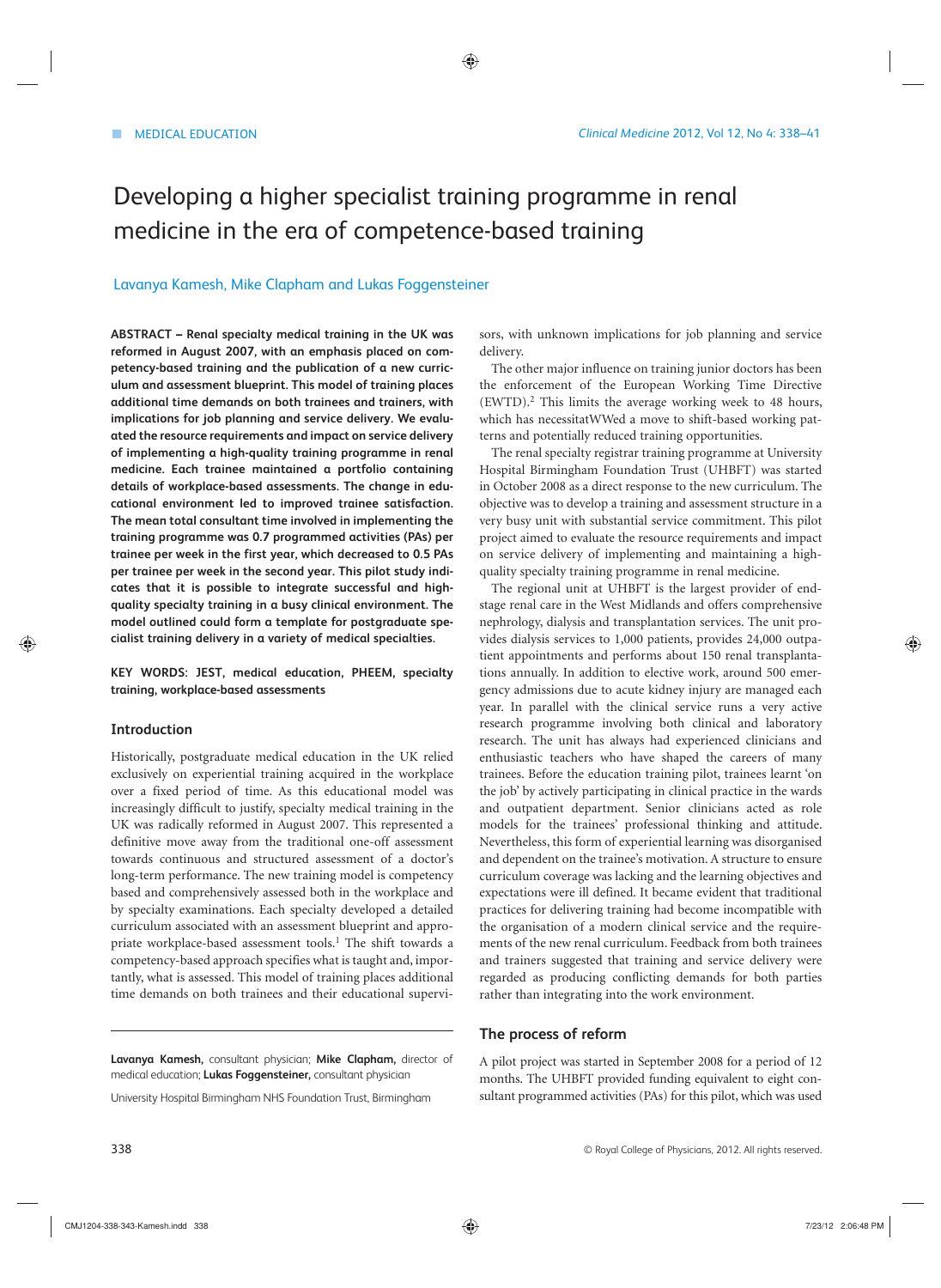to fund the appointment of a consultant whose duties included planning and managing the programme (the programme manager), as well as backfilling other consultants' commitments when they were engaged in training. The training programme was overseen by a committee comprising educational supervisors and a trainee representative, who met at regular intervals. This programme was limited to trainees within the organisation and was separate from deanery-delivered 'renal training days'.

The programme manager's role was crucial in organising and facilitating the training programme. The programme consisted of scheduled workplace-based assessments (WPBAs) with designated trainers, supervised 'training clinics', scheduled supervised training in procedures, lunchtime teaching and traineedelivered activities such as journal clubs. The role of the programme manager was to organise lunchtime teaching, draw up monthly rotas for case-based discussions, arrange for training clinics (described below) based on clinic schedule, develop weekly rotas for specialty training (with minimal disruption to service provision) and email these to trainees, and provide reminders and reinforcement to trainees and trainers. The programme manager also maintained an overview of the WPBAs carried out in the department, which ensured that the trainees had broad exposure to various aspects of renal medicine.

## **Programme content**

#### *Formal teaching sessions*

A syllabus for formal teaching sessions mapped to the new curriculum was developed and the trainers were invited to provide formal teaching sessions. One hour-long lunchtime session was provided per week.

#### *Case-based discussions (CbD)*

Each trainee was required to complete at least two CbDs every month with a nominated educational supervisor. The exact timing and content of these were left to the trainee and designated supervisor.

#### *Mini-clinical examination exercise (CEX)*

Although our initial plan was to perform the mini-CEX assessment on the ward, it was difficult to do so because of pressing service commitments. We developed a model of training clinics conducted at regular intervals within the normal outpatient settings, in which a trainer sat with a trainee and carried out assessments such as the mini-CEX and CbD. Generally, the trainee and trainer are supernumerary (but may see 4–6 patients) and the programme manager had a flexible job plan to backfill the clinics that arose due to training commitments.

## *Acute care assessment tool (ACAT)*

The ACAT was used opportunistically to assess the trainees' clinical and organisational skills during the acute take.

#### *Procedural training*

Structured procedural training was timetabled for the trainees and their competencies (directly observed procedural skills (DOPS)) were assessed regularly.

#### *Trainee-delivered teaching*

Trainees were expected to manage and deliver teaching for non-specialty grades, including journal clubs, which were timetabled.

## **Methods**

Using Microsoft Outlook's calendar, data regarding consultant time, WPBAs undertaken and competency progression were collected prospectively. In order to implement the training model successfully, significant changes were made to the working practices of both trainees and educational supervisors. Trainees were allocated a consultant educational supervisor to ensure delivery of training and assessment in the clinical environment. The educational supervisors were involved in drawing up a personal development plan tailored to the individual trainee's needs. They reviewed the trainee's WPBAs and provided feedback on performance and career advice.

## *Evaluation of the education pilot*

Trainees' expectations and satisfaction were evaluated using validated questionnaires (postgraduate hospital education environment measure (PHEEM)<sup>3</sup> and job evaluation survey tool  $(JEST)^4$ ) administered before and at the end of the pilot study. We used the PHEEM questionnaire to measure the quality of educational environment before and after the change in the education programme. The PHEEM is a 40-item inventory, with each item scored on a scale of 0–4 under the subscales of perceptions of role autonomy, perceptions of teaching and perceptions of social support. The JEST was developed by the NHS West Midlands Workforce Deanery and focuses on 15 requirements mapped to the Postgraduate Medical Education Training Board (PMETB) generic standards for training.

## **Results**

The mean total consultant time involved in setting up the training programme and in direct training activities was 5.7 PAs per week, which was equivalent to 0.7 PAs per trainee per week in the first year. Since the initial set up, the mean consultant time decreased to 3.5 PAs in the second year (0.5 per trainee per week) (Table 1). This translates to four hours of formal teaching and at least one hour of one-to-one training with a clinical supervisor for every registrar on a weekly basis. This reduction in consultant time can be attributed to better streamlining of the training process. In the first year, every aspect of the training programme was micromanaged by the programme manager. In the second year, an appreciable change in culture enabled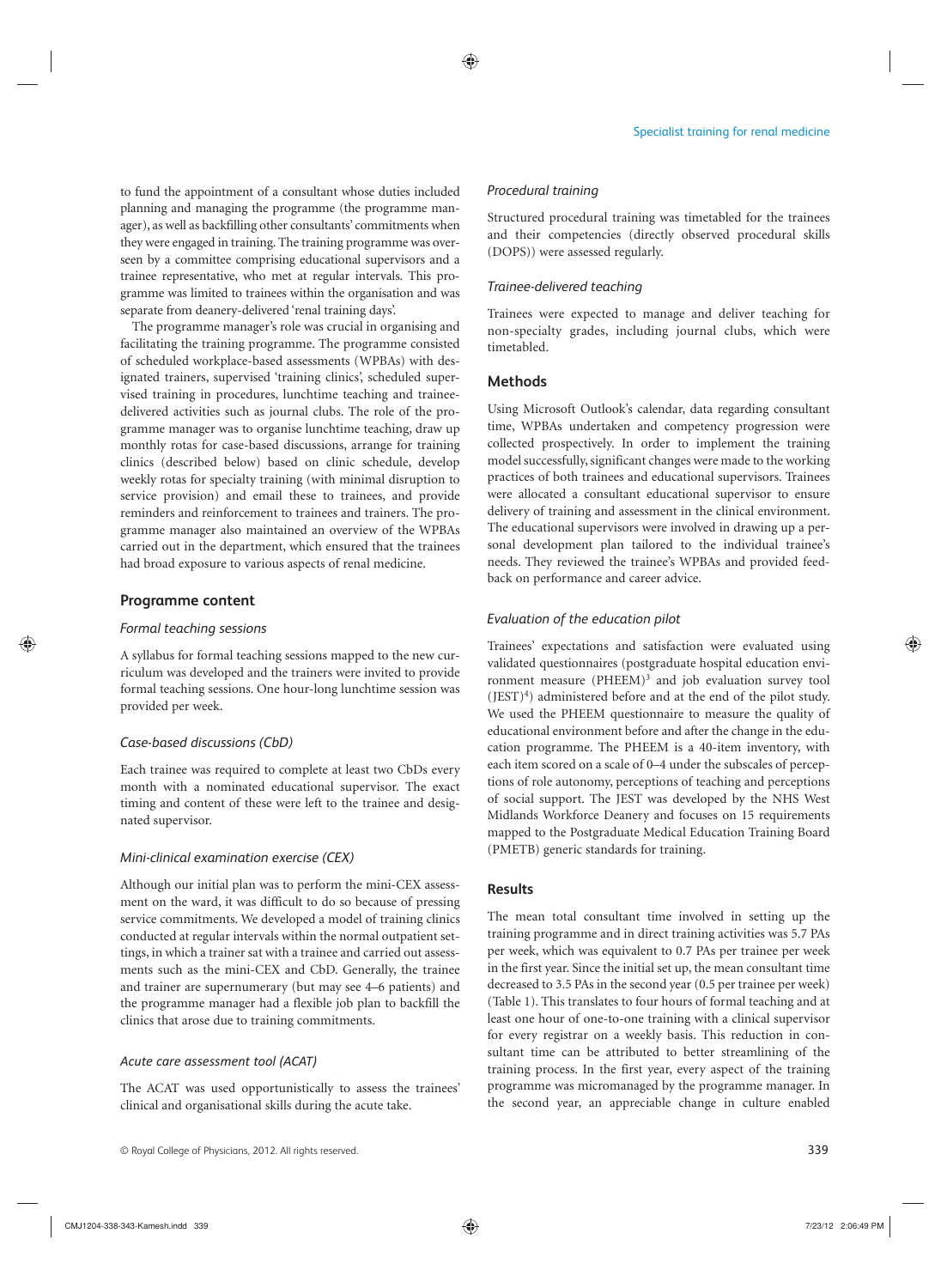| Table 1. Consultant time spent in training.            |                                  |              |  |  |
|--------------------------------------------------------|----------------------------------|--------------|--|--|
| <b>Educational activity</b>                            | Mean time spent (hours per week) |              |  |  |
|                                                        | 2008-09                          | 2009-10      |  |  |
| Formal teaching and MDT<br>meetings                    | $3 - 4$                          | $4 - 5$      |  |  |
| <b>Procedural training</b>                             | $\mathcal{P}$                    | $\mathbf{1}$ |  |  |
| <b>WPBAs</b>                                           | $4 - 6$                          | $4 - 6$      |  |  |
| Trainee/trainer meetings<br>$(non-WPBAs)*$             | 3                                | $\mathbf{1}$ |  |  |
| Programme manager's time,<br>including backfill clinic | 8                                | 3            |  |  |

 $MDT =$  multidisciplinary team; WPBA = workplace-based assessment. \*Includes meetings regarding audits, presentation, learning plan, review of trainee's ePortfolio, clinical supervisor report and annual review of competence progression (ARCP) paperwork.

trainees to contribute and manage some aspects of their training programme. During the initial stages of the pilot study, much of the programme manager's time was used to set up the teaching modules and the databases used to record activities and communicate the changes. Once the training programme was established, it was less time consuming to run it on a day-to-day basis.

The change in the educational environment had a positive effect on trainee satisfaction, as suggested by the validated scores. The mean PHEEM scores prior to starting, at six months and at 12 months were 89 (range 65–99), 114 (101–130) and 126 (116–139), respectively. The mean JEST scores were 39 (30–52), 48 (39–59) and 54 (50–59), respectively (Table 2). Trainees on average undertook 30 WPBAs over the 12 months. Overall service delivery was not adversely affected by the introduction of this training programme and there was no adverse effect on compliance with the specialty trainee rota or patient care.

Since the start of the education pilot, further amendments were made to the renal curriculum in August 2010.<sup>5</sup> The updated curriculum incorporates generic, leadership and health inequalities competencies. Our results are still valid for the new curriculum, as it continues to place emphasis on competency-based training.

In the last three years, external organisations have commended the renal specialty training programme at UHBFT. At the PMETB-scheduled review visit in June 2010, the unit was reported to offer 'faultless high quality training'. Furthermore, at the renal programme review conducted by the NHS West Midlands Workforce Deanery in December 2010, the committee observed that 'University Hospital Birmingham has a notable approach to providing high quality training utilising highly supportive educational resources and supervision arrangements, promoting a learning culture which is highly valued by all trainees'. Trainee satisfaction with the programme was confirmed externally in the national training surveys conducted by the General Medical Council in 2008–09 and 2010.<sup>6</sup> This pilot

| <b>Trainee satisfaction</b><br>survey | Mean (range) survey scores     |                        |                        |  |
|---------------------------------------|--------------------------------|------------------------|------------------------|--|
|                                       | <b>Before pilot</b><br>project | At six<br>months       | At 12<br>months        |  |
| <b>PHEEM</b>                          | 89.9<br>$(65 - 99)$            | 114.2<br>$(101 - 130)$ | 127.5<br>$(116 - 139)$ |  |
| Perceptions of role<br>autonomy       | 28                             | 38.2                   | 45.1                   |  |
| Perceptions of<br>teaching            | 36.5                           | 45.5                   | 50                     |  |
| Perceptions of social<br>support      | 25.4                           | 30.5                   | 32.4                   |  |
| <b>JEST</b>                           | 39<br>$(30 - 52)$              | 48<br>$(39 - 59)$      | 54<br>$(50 - 59)$      |  |

JEST = job evaluation survey tool; PHEEM = postgraduate hospital education environment measure.

was presented as a poster at the Renal Association Conference in May 2010, where it was well received.

## **Conclusion**

This pilot indicates that it is possible to provide successful and high-quality specialty training in a busy clinical environment. The initial set up of such a programme is time intensive, but once established, it would require around 0.5 PAs per trainee per week. This pilot was undertaken in a renal unit with eight trainees and 10 consultants. This is an unusually large unit by usual standards in the UK and therefore is not representative of units providing training in the West Midlands. However, the principal findings of this study may be applicable to smaller units or those with different clinical requirements. The importance of the programme manager is likely to be similar regardless of the scale of the training programme or the specific clinical environment involved. The model outlined in this report could therefore form a template for delivery of postgraduate medical training in a diverse range of contexts.

## **References**

- 1 Joint Royal Colleges of Physicians Training Board. *Specialty training curriculum for renal medicine 2007 and assessment blueprint.* London: JRCBPT, 2010. www.jrcptb.org.uk/specialties/ST3-SpR/ Documents/2007%20Renal%20Medicine%20Specialty%20 Training%20Curriculum.pdf [Accessed 25 May 2012].
- 2 Royal College of Physicians. *Implementation of the European Working Time Directive in 2009 – implications for UK clinical service provision and training for medical specialties.* London: RCP, 2009. http://old. rcplondon.ac.uk/professional-Issues/workforce/Workforce-issues/ Documents/EWTD-RCP\_2009\_surveys.doc [Accessed 25 May 2012].
- 3 Roff S, McAleer S, Skinner A. Development and validation of an instrument to measure the postgraduate clinical learning environment for hospital based junior doctors in the UK. *Med Teach* 2005;27:326–31.